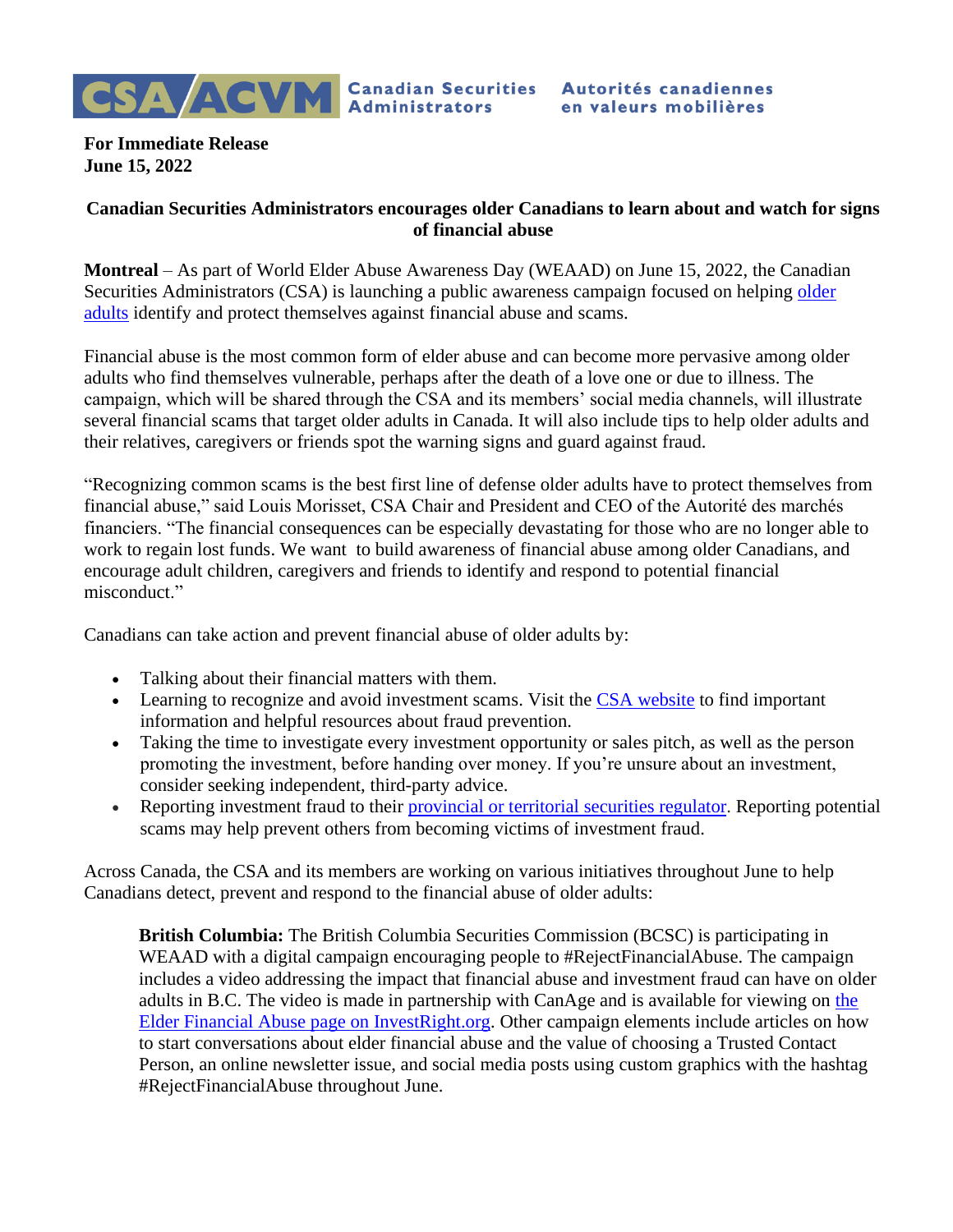**Alberta:** The Alberta Securities Commission (ASC) is connecting with older Albertans to empower them to make wise investment decisions while providing the tools and knowledge to recognize, avoid and report financial abuse and fraud. This June, the ASC is proud to again sponsor and speak at THIRD ACTion, an age-positive, province-wide virtual film festival**,** in addition to engaging older adults and those who care for them through virtual and in-person events and programs. The ASC is also launching an audio news release and an article for partner community organizations to raise awareness of the recent Trusted Contact Person investor protection legislation. Albertans are encouraged to visit [CheckFirst.ca,](http://www.checkfirst.ca/) the investor education website of the ASC, and [subscribe](https://checkfirst.ca/subscribe/) to receive the latest investing articles, information and event details.

**Saskatchewan:** The Financial and Consumer Affairs Authority of Saskatchewan (FCAA) wants seniors to know who they should contact if they are a victim of investment fraud. The FCAA is participating in WEAAD by encouraging seniors to learn about the warning signs of financial abuse and to report any financial fraud to the FCAA. Through a news release and social media posts, the FCAA hopes to arm seniors and family members with the information they need to protect themselves and their loved ones. The [FCAA's website](https://nam12.safelinks.protection.outlook.com/?url=https://fcaa.gov.sk.ca/financial-literacy/seniors/senior-financial-abuse&data=04%7c01%7cNina.Godard%40edelman.com%7c7ce85cf2c56b4c44b92708d917015f4d%7cb824bfb3918e43c2bb1cdcc1ba40a82b%7c0%7c1%7c637566117042577570%7cUnknown%7cTWFpbGZsb3d8eyJWIjoiMC4wLjAwMDAiLCJQIjoiV2luMzIiLCJBTiI6Ik1haWwiLCJXVCI6Mn0%3D%7c1000&sdata=nP7RImaohcxHNoGTi1W47zANnN56wvmUegFNpsGTYvo%3D&reserved=0) has information about common frauds, red flags and preventative steps so seniors can keep their finances safe and out of the hands of fraudsters.

**Manitoba:** In recognition of June Seniors' month and WEAAD, the Manitoba Financial Services Agency (MFSA) and MoneySmart Manitoba will once again partner with CJNU 93.7 FM to offer special financially-focused information for older adults. Older Manitobans, family members, those in support roles and community professionals are encouraged to tune in throughout the month for interviews with local experts on a variety of important topics. Guests will include:

- Jason Roy, MFSA investigator, offering tips on spotting the signs of senior fraud;
- Sarah Hill, MFSA legal counsel, explaining new Trusted Contact Person legislation in Canada;
- Jana Taylor, Manitoba's Public Guardian and Trustee, discussing the services her office provides; and
- Dana Nelko, a lawyer with Fillmore Riley and a local expert on Power of Attorney documents.
- Sharon Tod, a lawyer with St. Mary's Law, and an expert on the legal aspects of senior abuse; and
- Sophia Ali, Mental Health and Crisis Services Director with Klinic Community Health.

The campaign will also feature public service announcements on financial planning, intergenerational discussions about money matters, and preventing elder financial abuse.

Free senior financial education kits will be available to the public, containing resources such as ["My Personal Affairs Record Keeper"](https://nam12.safelinks.protection.outlook.com/?url=https%3A%2F%2Furldefense.com%2Fv3%2F__https%3A%2Fwww.moneysmartmanitoba.ca%2Fwp-content%2Fuploads%2F2019%2F10%2FMoneySmart_RecordKeeper.pdf__%3B!!IqQd2s6KUyvHwNLtrw!rKJijvKIs0B1tzMJwGcEW_mlt-qvzGcuzDXxDZ-HJ6mFaT2tO2fSQp08_9SCRp1ZIzj-zeqhmq_afxSoK2L8Sm6wZKGFkq7lS4I%24&data=05%7C01%7CNina.Godard%40edelman.com%7C982631d786b34a0addd808da48bae805%7Cb824bfb3918e43c2bb1cdcc1ba40a82b%7C0%7C0%7C637902265449632247%7CUnknown%7CTWFpbGZsb3d8eyJWIjoiMC4wLjAwMDAiLCJQIjoiV2luMzIiLCJBTiI6Ik1haWwiLCJXVCI6Mn0%3D%7C3000%7C%7C%7C&sdata=Dxirc0d9%2BXEM0TsEMLsHfeK7dTnYe4PWZeq0fd%2BLr%2FI%3D&reserved=0) and other publications.

Manitobans are encouraged to check out moneys martmanitoba.ca for a host of financial resources and information, subscribe to our popular *[MoneySmart](https://nam12.safelinks.protection.outlook.com/?url=https%3A%2F%2Furldefense.com%2Fv3%2F__https%3A%2Fwww.moneysmartmanitoba.ca%2Fsignup-form%2F__%3B!!IqQd2s6KUyvHwNLtrw!rKJijvKIs0B1tzMJwGcEW_mlt-qvzGcuzDXxDZ-HJ6mFaT2tO2fSQp08_9SCRp1ZIzj-zeqhmq_afxSoK2L8Sm6wZKGFeDH46FU%24&data=05%7C01%7CNina.Godard%40edelman.com%7C982631d786b34a0addd808da48bae805%7Cb824bfb3918e43c2bb1cdcc1ba40a82b%7C0%7C0%7C637902265449632247%7CUnknown%7CTWFpbGZsb3d8eyJWIjoiMC4wLjAwMDAiLCJQIjoiV2luMzIiLCJBTiI6Ik1haWwiLCJXVCI6Mn0%3D%7C3000%7C%7C%7C&sdata=ALjTn7kPAHcMQW3%2FteMeG%2Bjs98TgwEi5klkw6JEEt04%3D&reserved=0)* Manitoba newsletter, and share their thoughts on [Twitter,](https://nam12.safelinks.protection.outlook.com/?url=https%3A%2F%2Furldefense.com%2Fv3%2F__https%3A%2Ftwitter.com%2Fmoneysmartmb%3Flang%3Den__%3B!!IqQd2s6KUyvHwNLtrw!rKJijvKIs0B1tzMJwGcEW_mlt-qvzGcuzDXxDZ-HJ6mFaT2tO2fSQp08_9SCRp1ZIzj-zeqhmq_afxSoK2L8Sm6wZKGFotsRN1Q%24&data=05%7C01%7CNina.Godard%40edelman.com%7C982631d786b34a0addd808da48bae805%7Cb824bfb3918e43c2bb1cdcc1ba40a82b%7C0%7C0%7C637902265449632247%7CUnknown%7CTWFpbGZsb3d8eyJWIjoiMC4wLjAwMDAiLCJQIjoiV2luMzIiLCJBTiI6Ik1haWwiLCJXVCI6Mn0%3D%7C3000%7C%7C%7C&sdata=oZUV9cDw39yW3iklKQ1s%2FWbqu%2FIQ%2FHVSUWJrTYjaA8A%3D&reserved=0) [Facebook](https://nam12.safelinks.protection.outlook.com/?url=https%3A%2F%2Furldefense.com%2Fv3%2F__https%3A%2Fwww.facebook.com%2Fmoneysmartmanitoba%2F__%3B!!IqQd2s6KUyvHwNLtrw!rKJijvKIs0B1tzMJwGcEW_mlt-qvzGcuzDXxDZ-HJ6mFaT2tO2fSQp08_9SCRp1ZIzj-zeqhmq_afxSoK2L8Sm6wZKGFl6mNDXE%24&data=05%7C01%7CNina.Godard%40edelman.com%7C982631d786b34a0addd808da48bae805%7Cb824bfb3918e43c2bb1cdcc1ba40a82b%7C0%7C0%7C637902265449632247%7CUnknown%7CTWFpbGZsb3d8eyJWIjoiMC4wLjAwMDAiLCJQIjoiV2luMzIiLCJBTiI6Ik1haWwiLCJXVCI6Mn0%3D%7C3000%7C%7C%7C&sdata=rMWagKiyktTu63I%2BxPTPqUDY%2Fyp7h3lbpVk4RdXujxE%3D&reserved=0) and [Instagram.](https://nam12.safelinks.protection.outlook.com/?url=https%3A%2F%2Furldefense.com%2Fv3%2F__https%3A%2Fwww.instagram.com%2Fmoneysmartmanitoba%2F__%3B!!IqQd2s6KUyvHwNLtrw!rKJijvKIs0B1tzMJwGcEW_mlt-qvzGcuzDXxDZ-HJ6mFaT2tO2fSQp08_9SCRp1ZIzj-zeqhmq_afxSoK2L8Sm6wZKGFJVcAct4%24&data=05%7C01%7CNina.Godard%40edelman.com%7C982631d786b34a0addd808da48bae805%7Cb824bfb3918e43c2bb1cdcc1ba40a82b%7C0%7C0%7C637902265449632247%7CUnknown%7CTWFpbGZsb3d8eyJWIjoiMC4wLjAwMDAiLCJQIjoiV2luMzIiLCJBTiI6Ik1haWwiLCJXVCI6Mn0%3D%7C3000%7C%7C%7C&sdata=22stamr%2FPGJVg7RT4Y1Iy%2Bsck995LYGIohLXNdfM3aI%3D&reserved=0)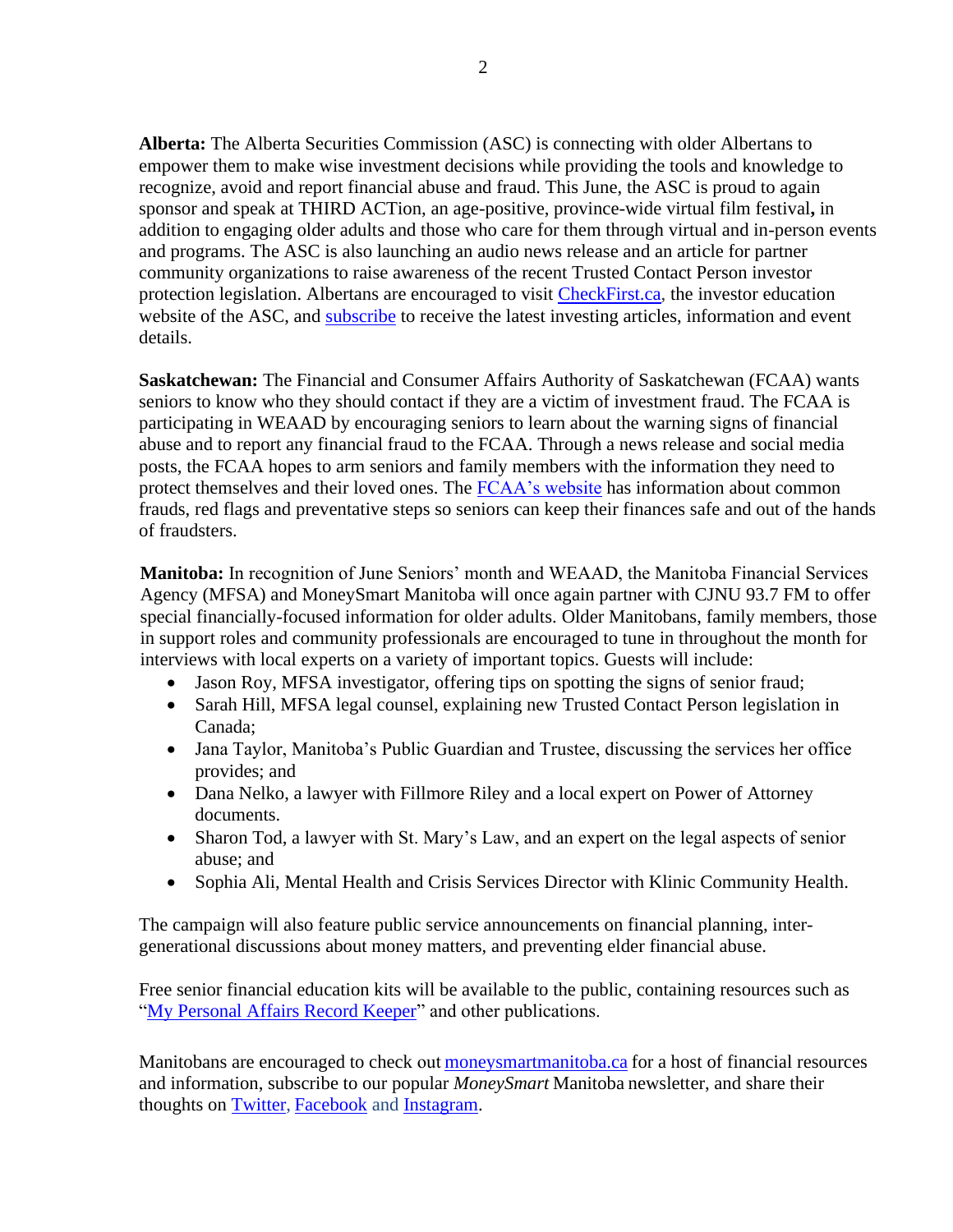**Ontario:** The Ontario Securities Commission (OSC) celebrated Seniors Month in June with several education and OSC in the Community outreach events focused on fraud prevention. A special seniors-focused [Telephone Townhall](https://osceventregistration.ca/tth20220615/registration) was held on June 15. The OSC launched a new Trusted Contact Person educational video as a follow-up to its policy initiative to protect seniors and vulnerable investors.

[Investor News](https://www.getsmarteraboutmoney.ca/resources/publications/investor-news/investor-news-sign-up/) featured items of interest to seniors, including an article to help seniors avoid becoming victims of grandparent (or emergency) scams. Ontario seniors and their families can find many helpful articles about financial literacy and fraud prevention on [GetSmarterAboutMoney.ca](https://www.getsmarteraboutmoney.ca/) and through our popular social channels on [Facebook,](https://www.facebook.com/GetSmarterAboutMoney) [Twitter,](https://twitter.com/smarter_money) [YouTube](https://www.youtube.com/GetSmarterAboutMoney) and [Instagram.](https://www.instagram.com/getsmarteraboutmoney/?hl=en)

**Québec:** [Elder abuse awareness remains](https://lautorite.qc.ca/en/general-public/publications/for-professionals/guides) [a constant priority](https://lautorite.qc.ca/en/general-public/publications/for-professionals/guides) for the Autorité des marchés financiers (AMF). In June, mainly through its social media, the AMF is raising awareness of financial elder abuse and exploitation. The AMF will promote prevention strategies and provide the general population, as well as industry members, with the knowledge on how to recognize and respond to signs of financial abuse. Members of the industry are reminded to be alert to any clues that could reveal the occurrence of financial abuse among their clients and to check out the practical guide [for protecting vulnerable clients,](https://lautorite.qc.ca/fileadmin/lautorite/grand_public/publications/professionnels/tous-les-pros/guide-bonnes-pratiques-personnes-vulnerables_an.pdf) which proposes possible courses of action to protect vulnerable clients, as well as a quick reference document that will help them detect financial mistreatment. The AMF also actively takes part in the Quebec Governmental Action Plan to Counter mistreatment of Older Adults.

**New Brunswick:** In honour of WEAAD and Seniors Month, the Financial and Consumer Services Commission of New Brunswick (FCNB) is launching a new website dedicated to helping older adults prepare for and protect their retirement. The new website, [Finances50Plus.FCNB.ca,](https://finances50plus.fcnb.ca/en) is designed with accessibility in mind and will house information that will help educate older adults, family and caregivers, and industry professionals about the signs of financial exploitation. Some of the resources housed on the new website include tools and information to help:

- [Adults](https://finances50plus.fcnb.ca/en/finances-50) prepare for retirement with tips on the importance of estate planning and understanding common frauds and signs of financial exploitation
- [Families and caregivers](https://finances50plus.fcnb.ca/en/family-and-caregivers) learn how to help protect a client or loved one they feel may be vulnerable or showing signs of financial exploitation, vulnerability, or diminished mental capacity
- [Financial professionals](https://finances50plus.fcnb.ca/en/industry/older-and-vulnerable-clients) understand their responsibilities when working with older and vulnerable clients
- New Brunswickers know where to [seek help](https://finances50plus.fcnb.ca/en/seeking-help-financial-abuse) should they suspect an older loved one is experiencing financial exploitation

The website also features nine new videos on topics like choosing a Trusted Contact Person, Temporary Holds, the importance of estate planning and more. For a more interactive experience, visitors to the site can [book a free presentation](https://finances50plus.fcnb.ca/en/book-presentation) about frauds and scams targeting older adults and signs of financial abuse and exploitation.

**Nova Scotia:** Throughout Seniors Month in June, the Nova Scotia Securities Commission will be sharing investing content relevant for seniors, their families, and caregivers. All of the Commission's investor education materials that have been developed for seniors can be found on